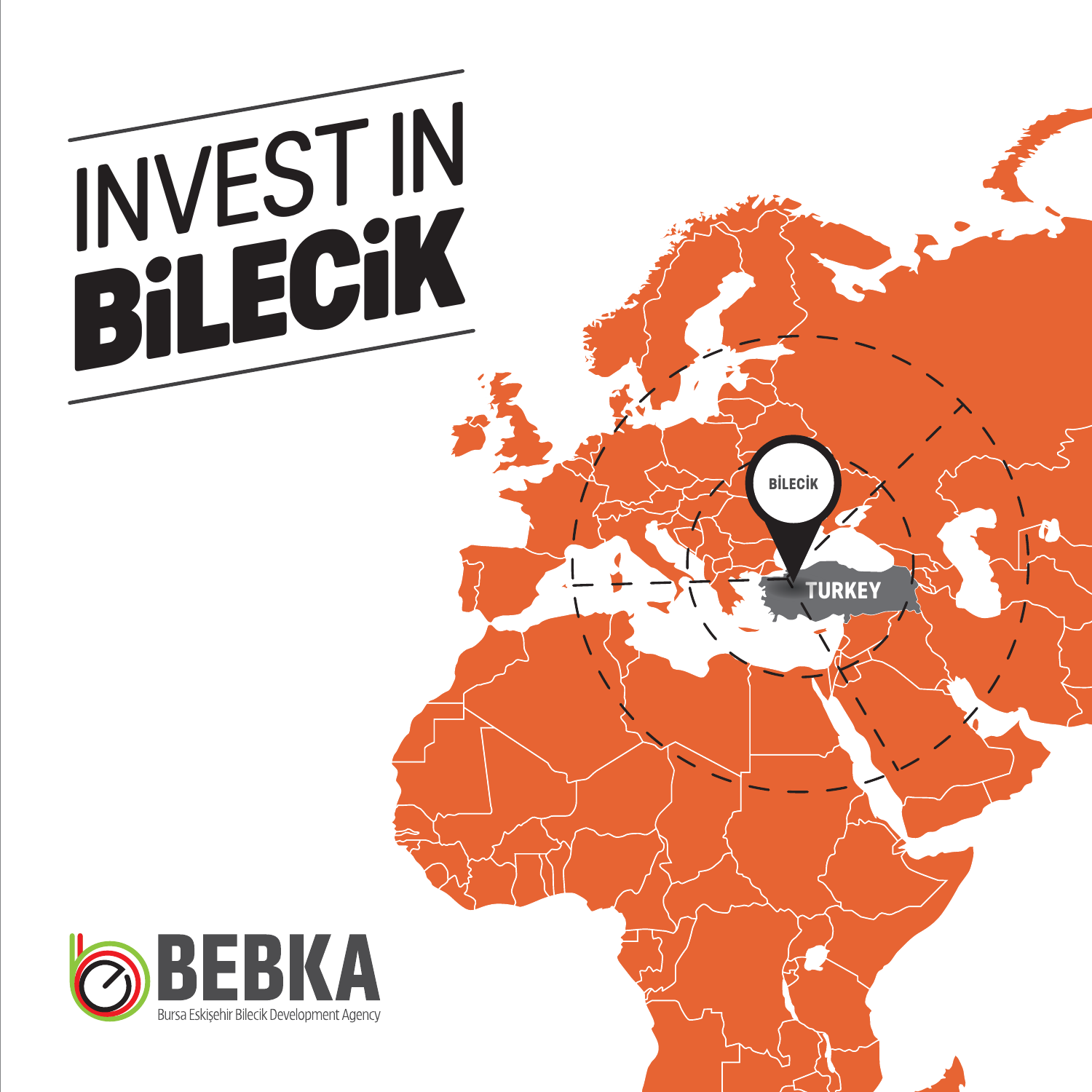| $4321 \,\mathrm{km^2}$<br>Area                     |                                                                                                           |  |  |  |
|----------------------------------------------------|-----------------------------------------------------------------------------------------------------------|--|--|--|
| <b>Location</b>                                    | In Marmara Region of Turkey Between 29°-30°<br>East longitudes and over 40° North latitude.               |  |  |  |
| Temperature (average of years 1939-2017)           | 12.5C                                                                                                     |  |  |  |
| Average Maximum Temperature (°C)                   | 28,4 (August)                                                                                             |  |  |  |
| Average Minimum Temperature (°C)                   | $-0.3$ (January)                                                                                          |  |  |  |
| <b>Population (2017)</b>                           | 221693                                                                                                    |  |  |  |
| <b>Median Age (2017)</b>                           | 33.90                                                                                                     |  |  |  |
| Gross Domestic Product (GDP) per capita PPP (2017) | 14.908 USD                                                                                                |  |  |  |
| <b>Nearest Airports</b>                            | Yenişehir (YEI), Sabiha Gökçen (SAW)                                                                      |  |  |  |
| <b>Flight Time to International Destinations</b>   | Berlin 2.5 hrs, Paris 3.5 hrs, Rome 2.5 hrs, London 4 hrs,<br>Madrid 4,5 hrs, Moscow 3 hrs, Dubai 4,5 hrs |  |  |  |



Data Source: TurkStat (Turkish Statistical Institute)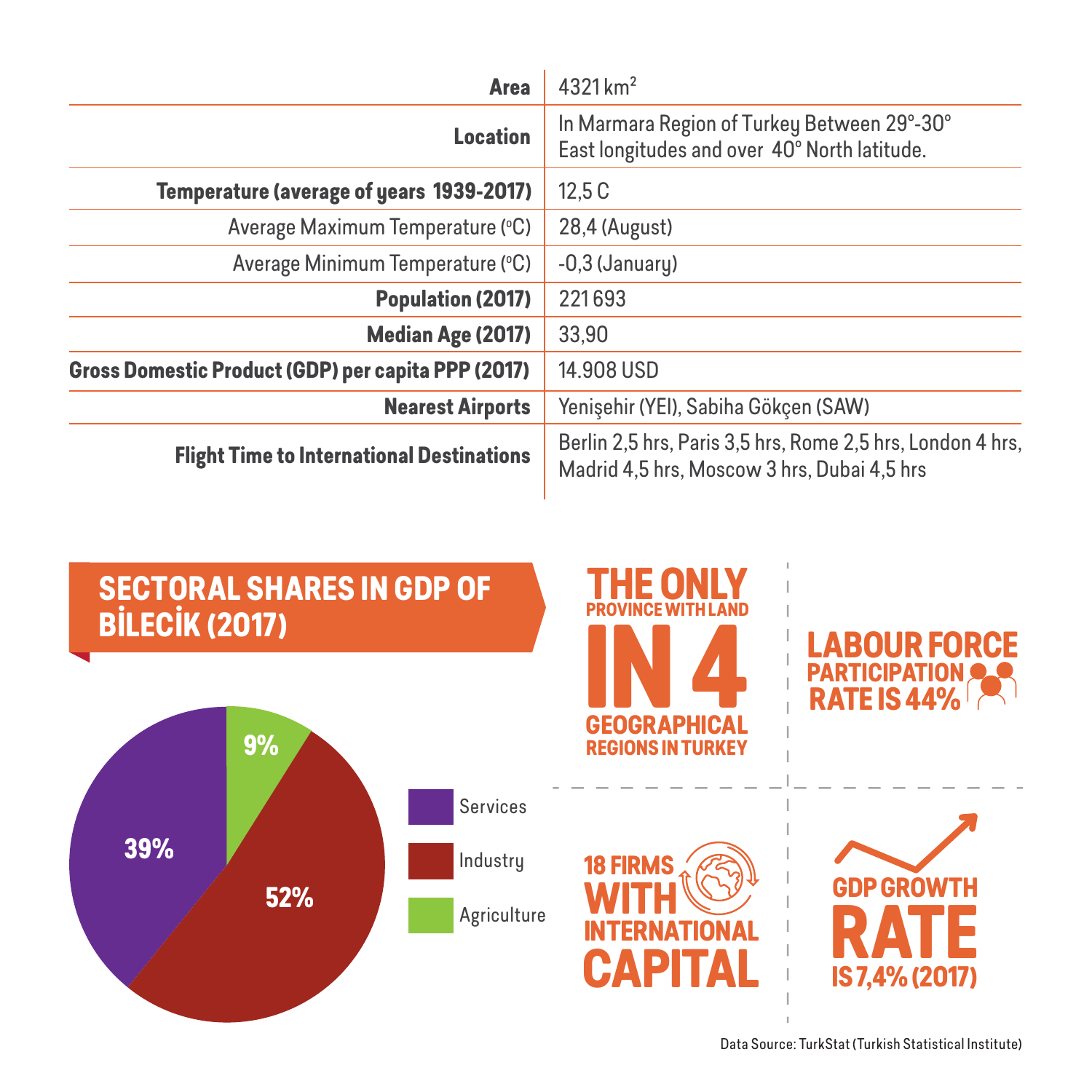# **18 FIRMS IN TOP 1000 COMPANIES OF HH TURKEY**  $\mathbf{H}$   $\mathbf{H}$

**GRANITAS** seronit **DemirDöküm BEczacibasi** VirrA cloanyo limitear PORI <u>AND</u>

# **2017**

Foreign trade with 120 countries

Foreign trade of 248.405.000 USD

# **MAIN EXPORT COUNTRIES (THOUSAND \$, 2017)**

| China18.465  |  |
|--------------|--|
|              |  |
|              |  |
|              |  |
| Romania6.019 |  |

# **MAIN IMPORT COUNTRIES (THOUSAND \$, 2017)**

| Mozambique52.104        |  |
|-------------------------|--|
| Russia Federation30.770 |  |
| China12.753             |  |
| India12.111             |  |
| Oman5.681               |  |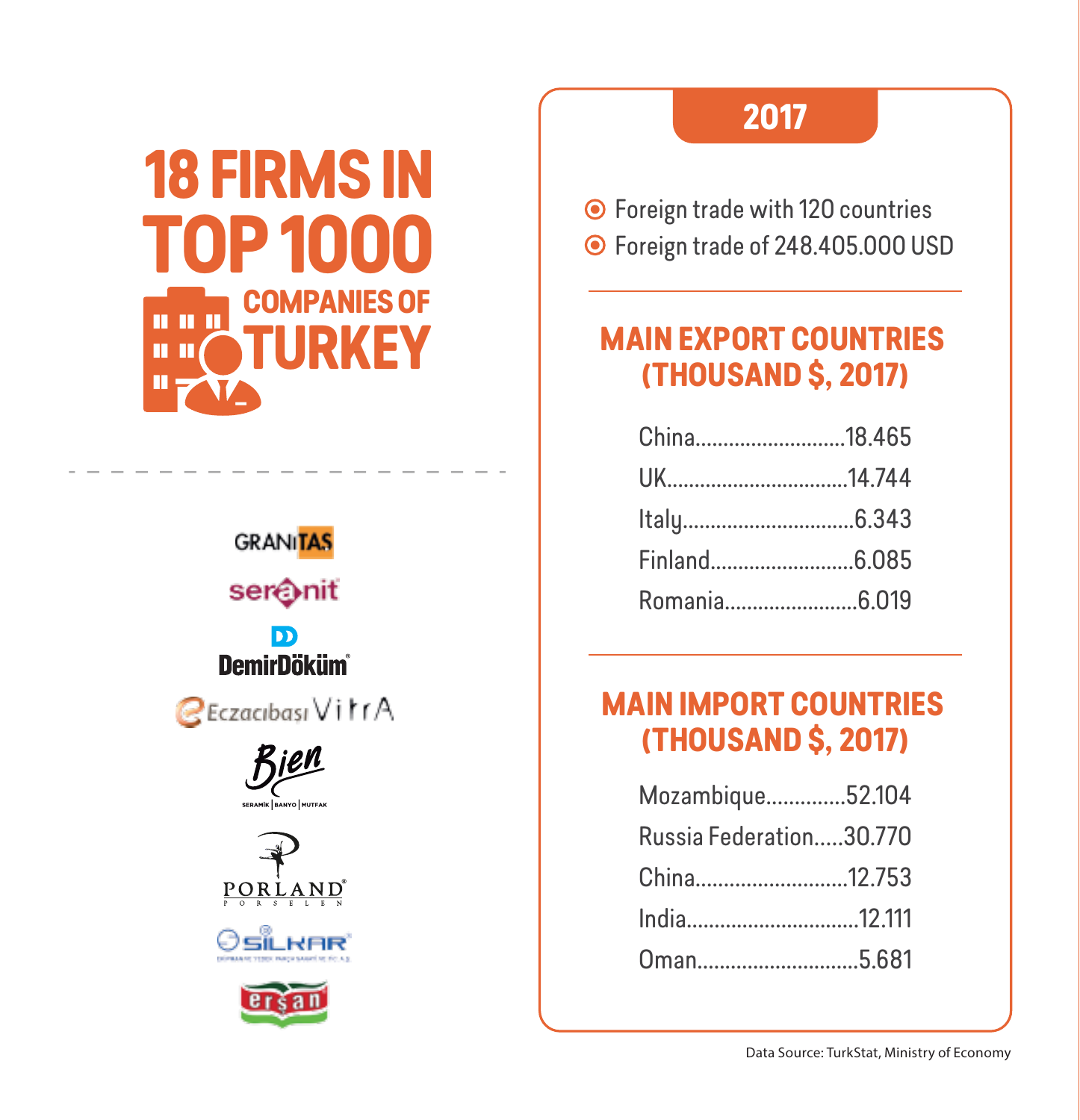- The sectors with the top share in employment of Bilecik are marble sector (34%) and ceramic sector (25%).
- Bilecik has very rich mining reserves including clay, kaolin and feldspar reserves used in ceramic and glass industries.The marble (lime stones) called "Bilecik Stone" in Bilecik is very famous.
- Bilecik incorporates 4 of the 7 ceramic companies in the list of the first 500 in the year 2016  $\odot$ (Eczacıbaşı, Vitra, Bien, Seranit).
- Hops, the raw material of beer, is cultivated in Bilecik. Besides, Bilecik is famous with its grape, pomegranate, plum, quince and cherry; there is also performed greenhouse cultivation as part of agricultural activities.

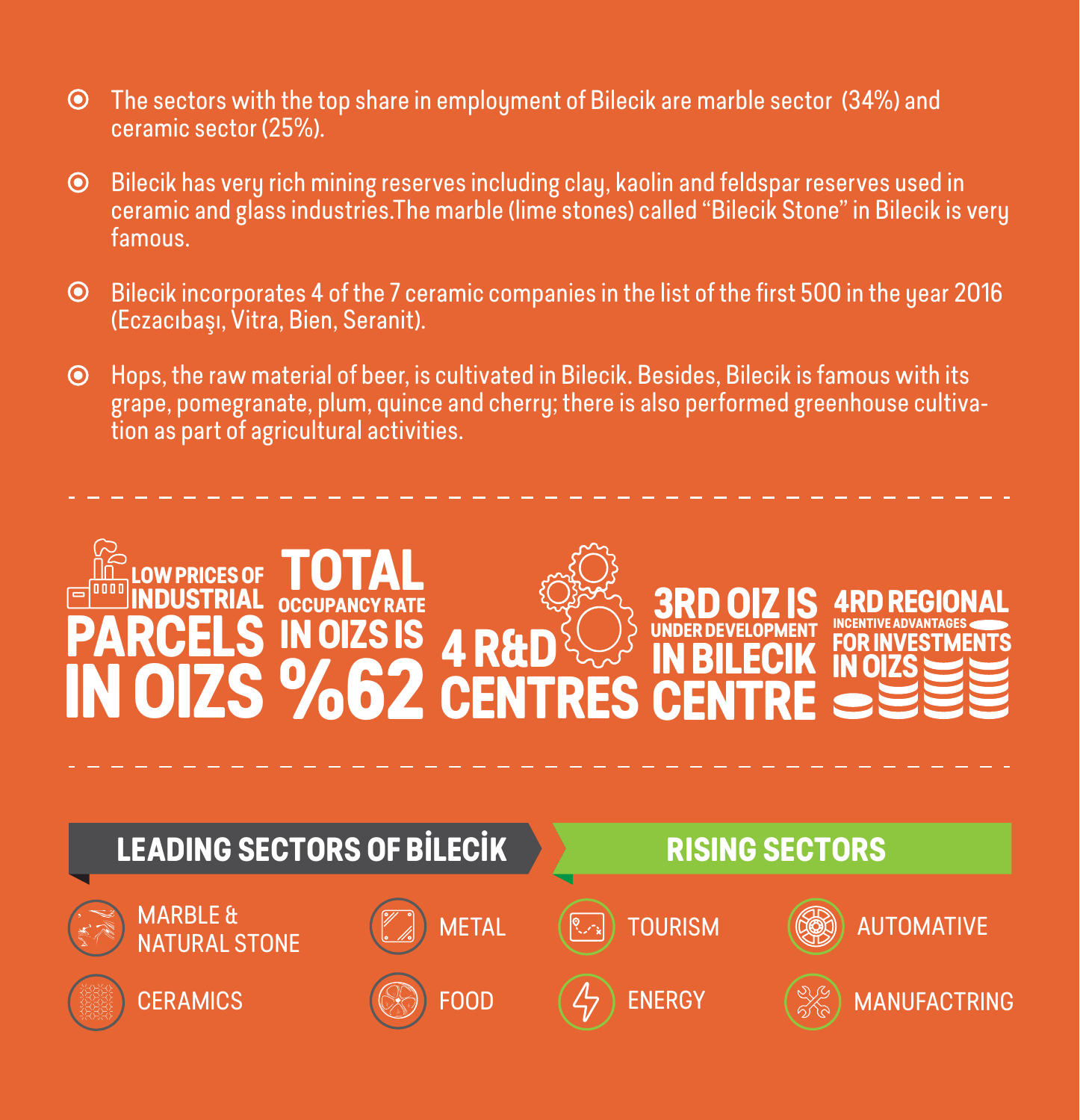# **BEBKA BİLECİK INVESTMENT SUPPORT OFFICE**

## **ABOUT US**

Bilecik Investment Support Office was established in year 2010 within Bursa Eskişehir Bilecik Development Agency which is a governmental institution.

### **WHAT DOES BİLECİK INVESTMENT SUPPORT OFFICE DO?**



#### **It provides consultancy on central and local financial and technical supports.**

- What kinds of financial and technical supports are available?
- What is the coverage of the supports?
- What are the conditions to benefit from the supports?
- Which documents are required for application?

#### **It is knowledgeable and involved in Ministry of Trade Investment Incentives.**

- What are the conditions for application to Ministry of Trade Investment Incentives?
- Is my investment eligible for incentives ?
- How can I apply?

**Bilecik Investment Office with its expert and dynamic staff, we are happy to support you with all your investment needs.**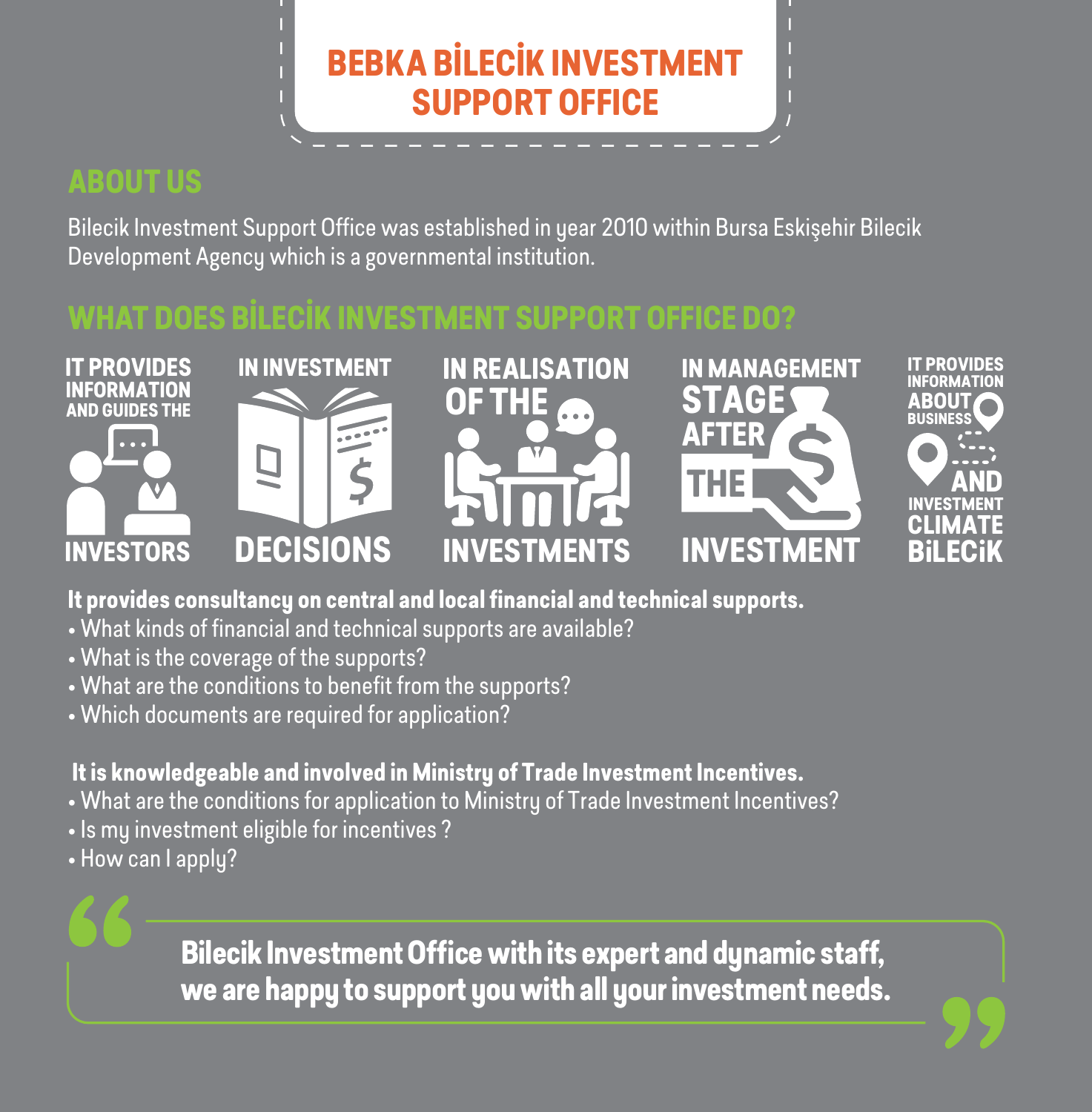## **SPECIAL INVESTMENT ZONES**

• 6 Organised Industry Zones + ongoing new ones

• **Bozüyük Gündüzbey Logistics Centre:** It's under the construction and located next to Bozuyuk OIZ where will have railway connection as well.It is located next to Bozüyük OIZ and will have railway connection. 200,000 people are expected to be employed in the centre when it's completed.



|               |     |     | LOGISTICS Ankara Istanbul Bursa-Gemlik Port |  |  |
|---------------|-----|-----|---------------------------------------------|--|--|
| Distance (km) | 315 | 247 | 97                                          |  |  |

#### **HIGH-SPEED TRAIN SERVICES**

| <b>Destination</b> | Time      |
|--------------------|-----------|
| Bilecik - Ankara   | 2 hours   |
| Bilecik - İstanbul | 2 hours   |
| Bilecik - Konya    | 2.5 hours |

#### **ORGANISED INDUSTRY ZONES (OIZ) OF BİLECİK**

|                | 0IZ            | <b>Status</b> | <b>Type</b> |
|----------------|----------------|---------------|-------------|
| 1              | Bilecik 1. OIZ | Active        | Mixed       |
| $\overline{2}$ | Bilecik 2. OIZ | Active        | Mixed       |
| 3              | Bozüyük OIZ    | Active        | Mixed       |
| 4              | Osmaneli OIZ   | Active        | Mixed       |
| 5              | Söğüt OIZ      | Active        | Mixed       |
| 6              | Pazaryeri OIZ  | Active        | Mixed       |
| 7              | Bilecik 3.0IZ  | Ongoing       | Mixed       |

**NUMBER OF SUBSCRIPTIONS 178,236**



**TOTAL LENGT OF FIBER OPTIC 1578 KM**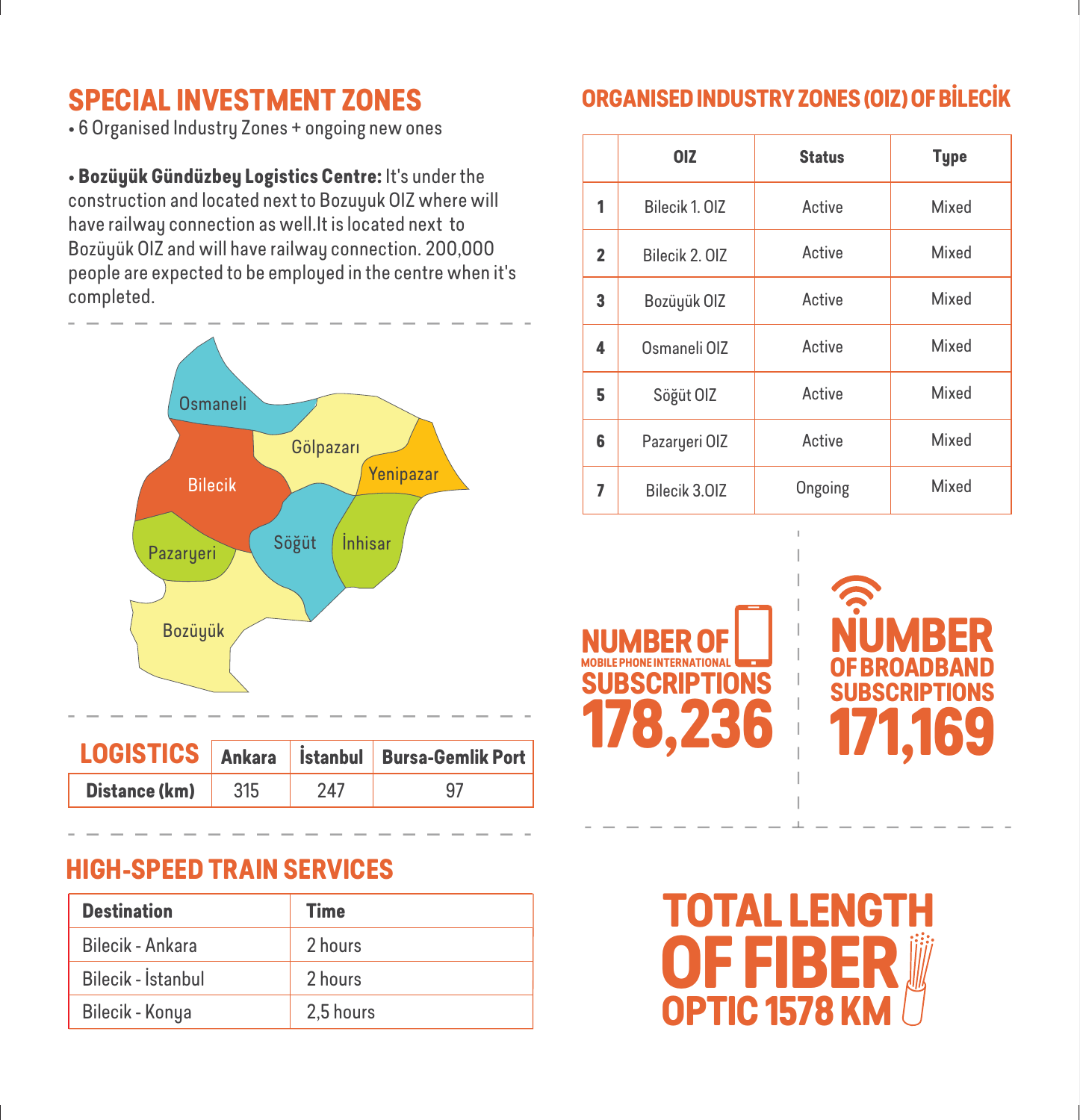# **WHY BİLECİK?**



A suitable investment environment with a total of 6 organized industrial zones and the new one under construction



4th Regional Incentive Advantages for Investments in OIZs

Close to domestic and international markets with strategic geographical location



Fast train connection between Istanbul - Ankara - Konya makes easy and convenient transportation

|  | <b>STATE OF STATE OF STATE OF STATE OF STATE OF STATE OF STATE OF STATE OF STATE OF STATE OF STATE OF STATE</b> | ۰ |  |  |
|--|-----------------------------------------------------------------------------------------------------------------|---|--|--|



Land, rail and marine networks that providing logistical links



Growing R&D and clustering network in ceramic industry

Natural stone sources (famous Bilecik Beige marble)



Rich agricultural product quality and diversity





The best quality hops plant in the world is cultivated in the district of Bilecik Pazaryeri.



Developing university and skilled workforce potential

High tourism potential with its historical and cultural heritage and natural beauties